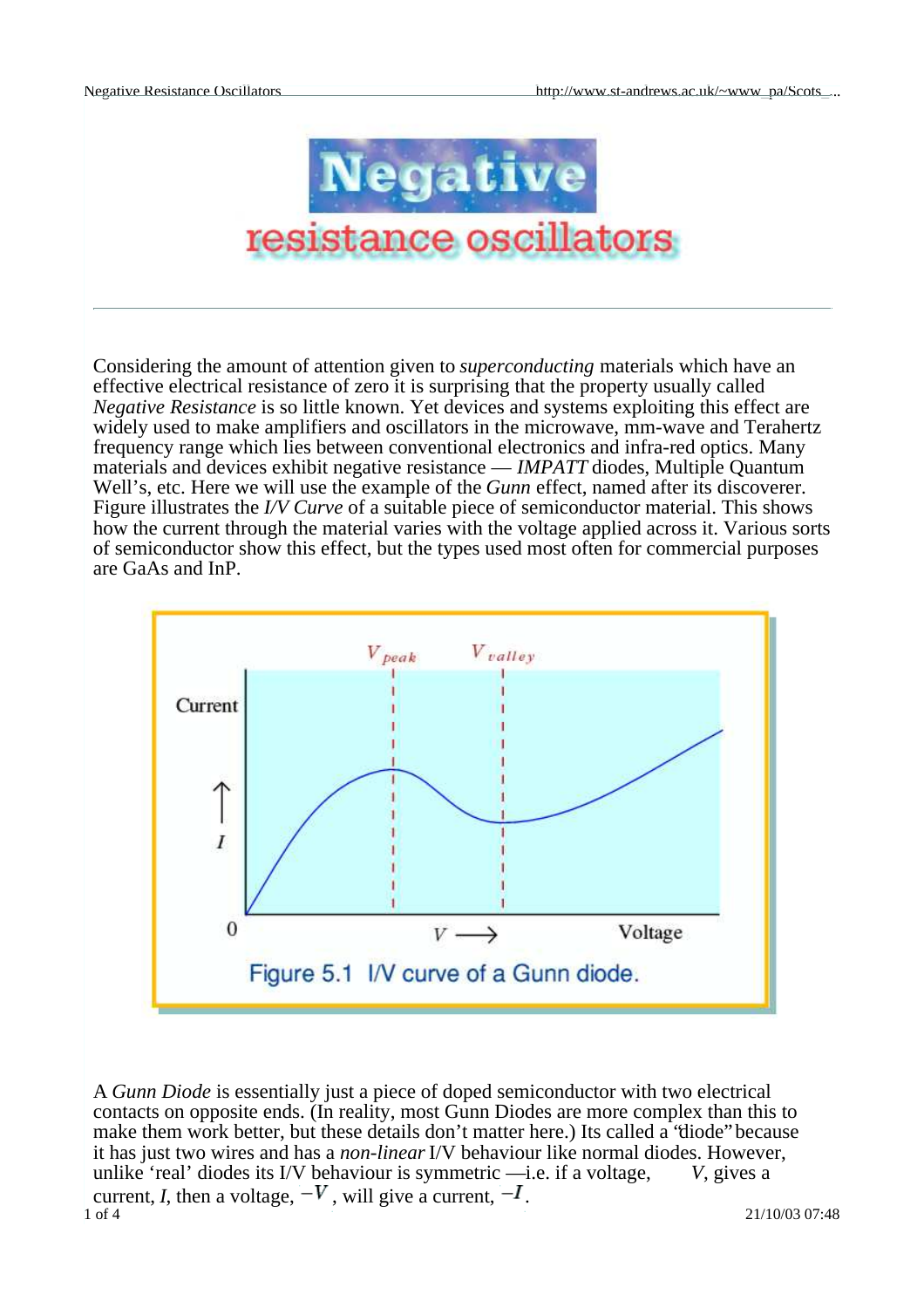There are two ways to define the resistance of a device or piece of material. In most circumstances we use the *Static Resistance*,

$$
R \equiv V/I \tag{5.1}
$$

but we can also define the *Dynamic* (or *Differential*) *Resistance*

$$
T = \frac{dV}{dI} \tag{5.2}
$$

For most materials the current is simply proportional to the applied voltage and these two ways of specifying resistance are indistinguishable. Such materials are said to obey *Ohm's Law*. Looking at the *I/V* plot illustrated in figure 5.1 we can see that this material is not *Ohmic*. In general, the current tends to rise with increasing voltage, but there is a region between the *peak voltage*,  $V_{peak}$ , and *valley voltage*,  $V_{value}$ , where the the current falls as the voltage is increased. This is called the *Negative Resistance Region* because in this voltage range the dynamic resistance,  $r < 0$ . Note, however, that the static resistance is always positive. For this reason, although it is conventional to call this effect 'negative resistance' it should more strictly be called *Negative Differential Resistance* or *Negative Differential Conductance*. The peak voltage is often called the *Threshold* voltage since it represents a threshold we have get over to reach the negative resistance region.

The usefulness of negative resistance can be understood by considering the circuits shown in figure 5.2. Fig 5.2a shows a standard series resonant *RLC* arrangement. Using a.c. circuit analysis we can say that the total voltage around the *RLC* loop will be

$$
\sim u \frac{di}{dt} \frac{\{t\}}{t} + i \frac{1}{2} \pi \frac{t^2}{t^2} \frac{dt}{dt}
$$
...(5.3)

This equation can be solved to obtain the result that the current around the loop must be of the general form

$$
i\{t\} = \operatorname{Exp}\{At\} \tag{5.4}
$$

where

$$
A = \frac{-R \pm \sqrt{R^2 - 4L/C}}{2L}
$$
 ... (5.5)

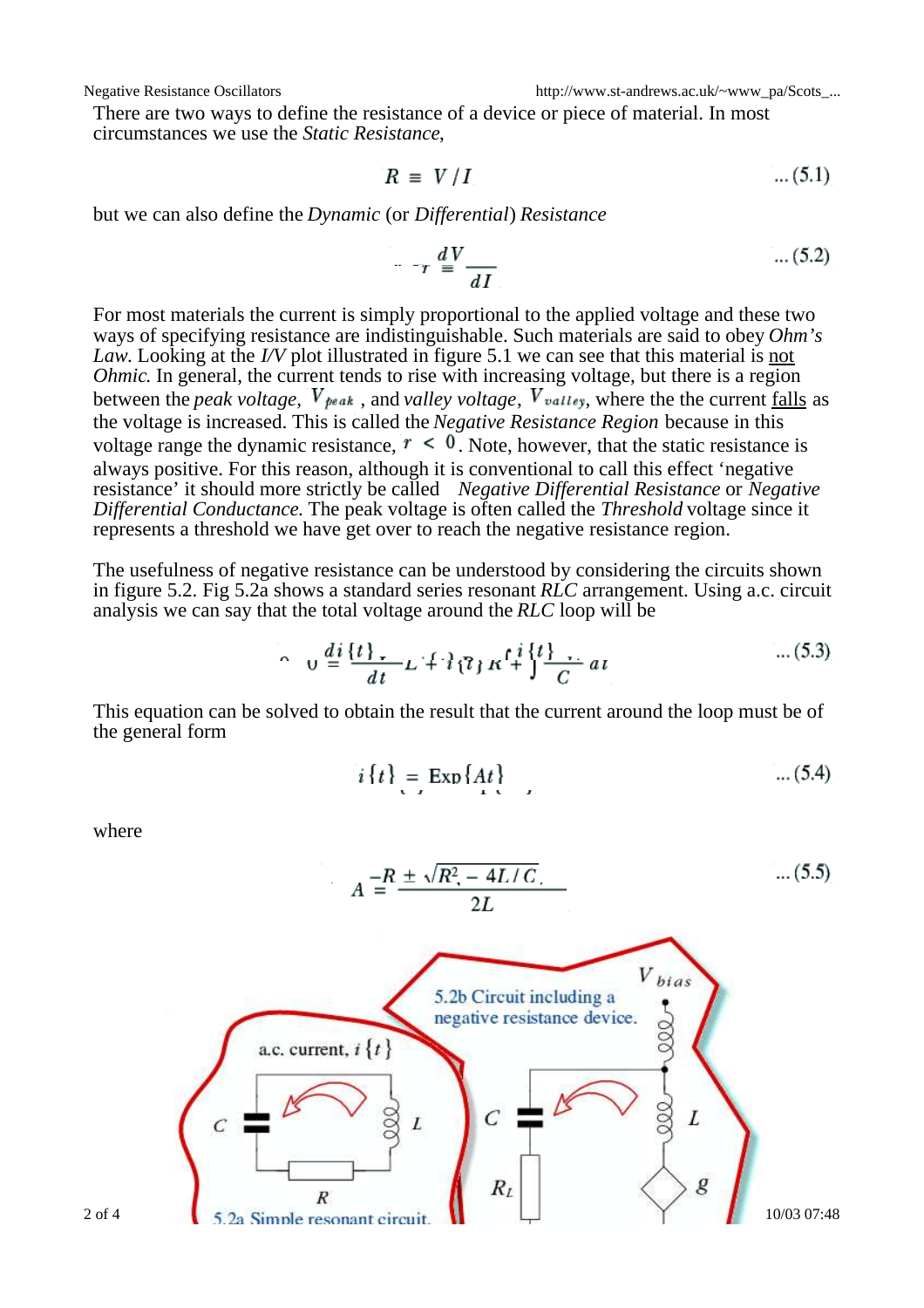

Here we will concentrate on what happens when  $R^2 \leq 4L/C$ . When this condition is satisfied the part of expression 5.5 inside the root is negative and hence *A* is complex. We can then say that the current variations will take the form

$$
i\{t\} = \operatorname{Exp}\{at\} \operatorname{Exp}\{i\omega t\} \qquad \qquad \dots (5.6)
$$

where

$$
\alpha = \frac{-R}{2L} \qquad ; \qquad \omega = \left| \frac{\sqrt{R^2 - 4L/C}}{2L} \right| \qquad \qquad \dots (5.7)
$$

Figure 5.3 illustrates how the current in the circuit varies with time when we start with an initial non-zero current,  $i\{0\}$ . In each case the current can be see to oscillate sinusoidally with the angular frequency,  $\omega$ , and the amplitude of the oscillation varies exponentially with time in a way which depends upon the resistance.

In most situations the circuit resistance will have a positive value. This means that  $\alpha$  is negative and the oscillation's amplitude declines exponentially as time passes. In effect, the circuit starts with an amount of energy stored in the inductance by the starting current,  $\{i\}$ . As time passes this energy is dissipated by the resistor. The oscillation energy fades away and the resistor warms up. However, if we can arrange for the resistance to be zero, the initial current starts an oscillation whose amplitude remains unchanged as time passes. None of the oscillation energy is ever dissipated.



A negative resistance value means that  $\alpha$  is positive. This means the oscillation amplitude and energy grow exponentially with time. In practice, we can't ever obtain an oscillation whose energy grows larger without limit. Infinite powers and energies aren't accessible in the real world! Something always restricts the rate at which the system can 'create' oscillation power. Fairly obviously, this power must also come from somewhere!